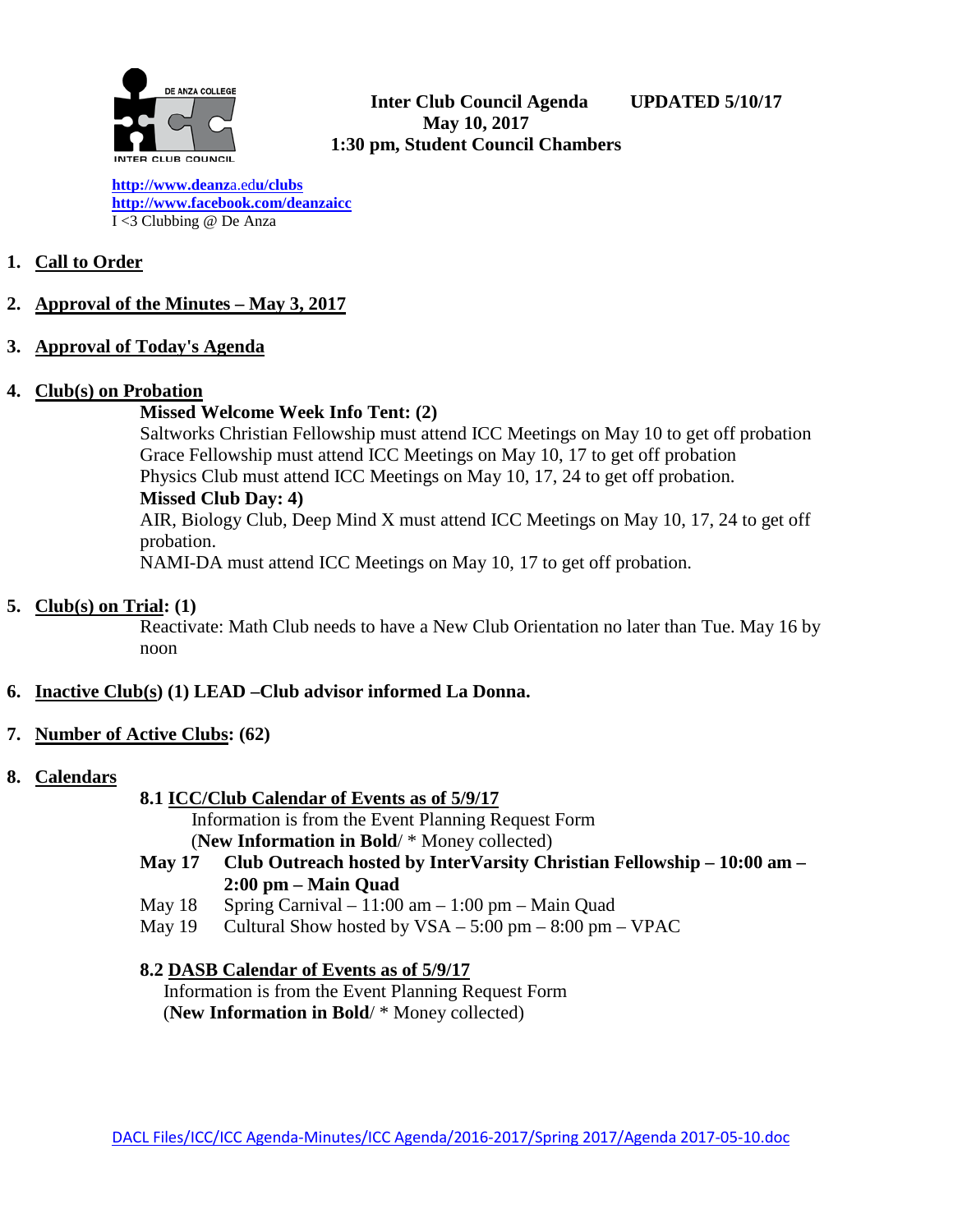### **9. ICC/Club Account Balance Status as of 5/9/17 (New Information in Bold)**

| Club/ICC Allocation Account<br>(#41-54730)              | \$3,414.66  |
|---------------------------------------------------------|-------------|
| $(H41-54720)$<br><b>ICC Allocation-New Club Account</b> | 300.00      |
| $(\#41 - 54600)$<br><b>ICC Events Award Account</b>     | \$4,250.00  |
| $(#44-4290)$<br><b>ICC</b> Capital                      | \$5,530.45  |
| <b>ICC</b> Inactive Hold<br>$(#44-4300)$                | \$9,344.45  |
| $(#44-4310)$<br><b>ICC Scholarship Account</b>          | \$15,790.51 |
| $(#44-4320)$<br>ICC                                     | \$2,601.19  |

#### **10. Business**

#### **10.1 Concession Bid for June 3rd (1 club) and July 1st (2 clubs) (Info/Action)**

## **10.2 Club budget request (Info/Action)**

Pop Music Club is requesting \$400.00 from Club/ICC Allocation Account #41- 54730 to Pop Music Club (#41-54735-4013) \$150.00 for Club Banner and (#41- 54735-4060) \$250.00 for Club Flyers.

|               | Request  | Recommendation |
|---------------|----------|----------------|
| 4013/Banner   | \$150.00 | \$150.00       |
| 4060/Printing | \$250.00 | \$150.00       |
| Total         | \$400.00 | \$300.00       |

If approved the Club/ICC Allocation Account #41-54730 balance will be \$3,114.66

# **10.3 ICC Finance Code Proposed changes (Info/Action)**

| 1V.J |                  | TCC FINANCE COUL I FOROSCU CHANGES                                      | \ 1111V/ACUVII ) |
|------|------------------|-------------------------------------------------------------------------|------------------|
|      | VII.             | CLUB 44-xxxx                                                            |                  |
|      |                  | 1. Club event will follow Per Meal Policy: (which includes tax and tip) |                  |
|      |                  | Breakfast will not exceed \$20.00 \$10.00                               |                  |
|      |                  | Lunch/Brunch will not exceed $$35.00$ \$15.00                           |                  |
|      |                  | Buffet or Dinner will not exceed \$60.00 \$30.00                        |                  |
|      |                  | The amount needs to include tax and tip per person. An itemized receipt |                  |
|      |                  | needs to be attached to a requisition for reimbursement.                |                  |
| 10.4 |                  | <b>ICC Logo Suggestions</b>                                             | (Info)           |
|      |                  |                                                                         |                  |
| 10.5 | <b>Club Room</b> |                                                                         | (Info)           |
|      |                  |                                                                         |                  |

**10.6 Campus Center Furniture/Center Support Suggestions (Info)**